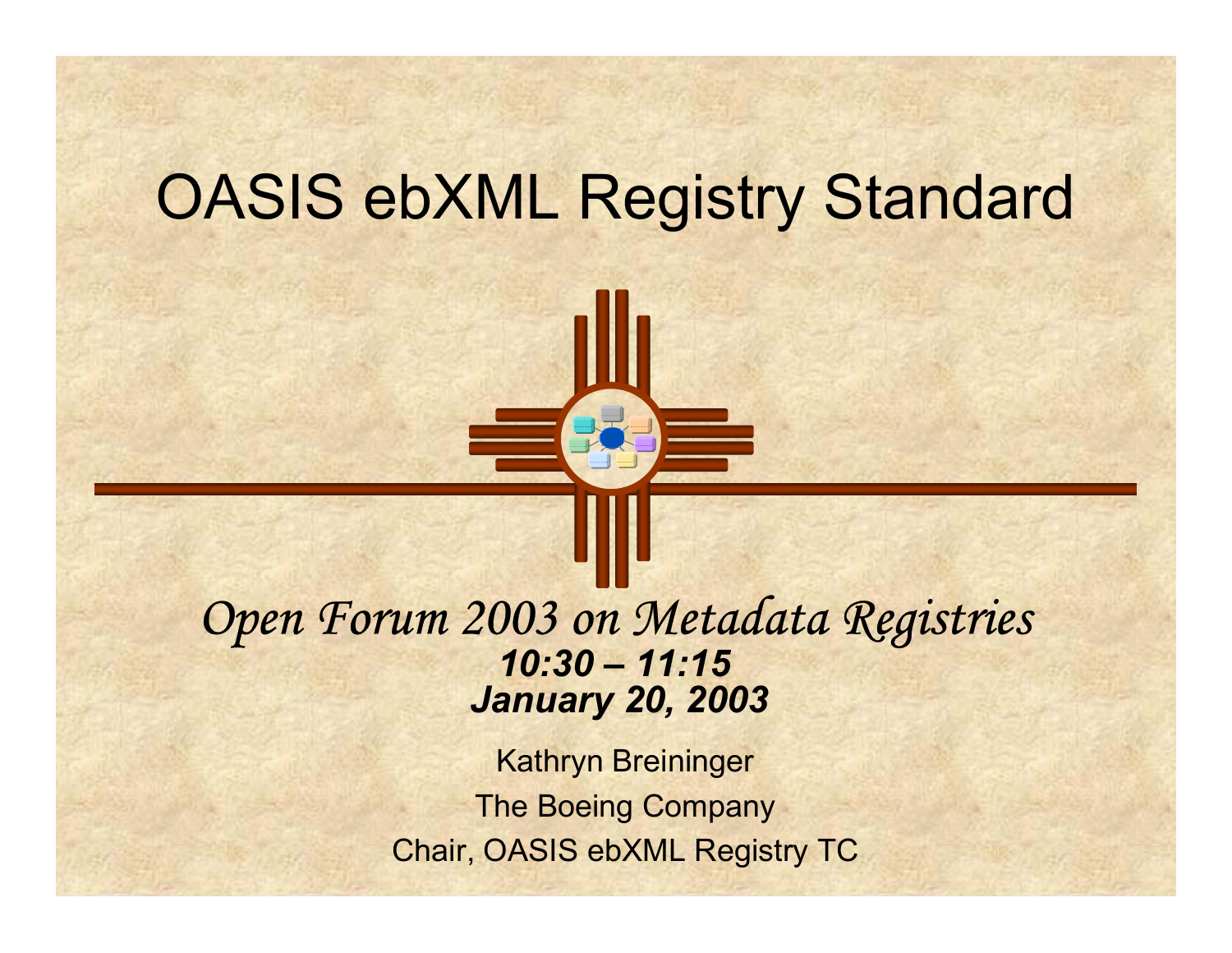# What is an ebXML Registry?

- Provides services for sharing information
- Provides publishing and discovery of information
- Accessible as a web service
- Communicates using XML based request and responses
- Provides mechanisms to store and retrieve persistent information
- Includes a Repository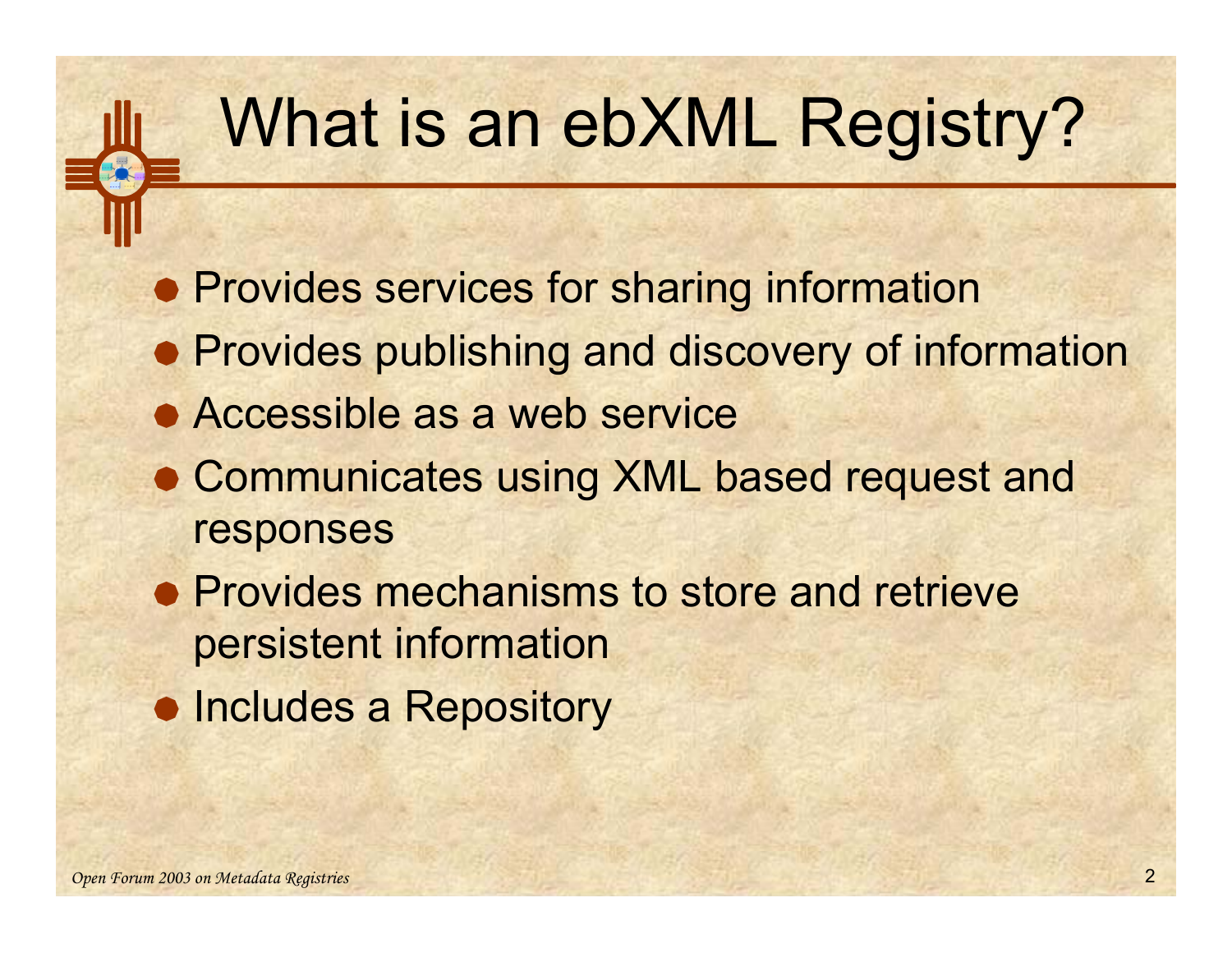# Why We Need Registries

● To enable publishing and discovery of information objects and artifacts

- Technical specifications, business documents, multimedia content
- Core components, schemas, XML DTDs, UML models, and other artifacts needed for electronic business
- Allows organizations to locate business process information
	- **Trading partners, services and capabilities**
	- ¡ Business processes, business objects and artifacts
- § To provide content management and cataloging services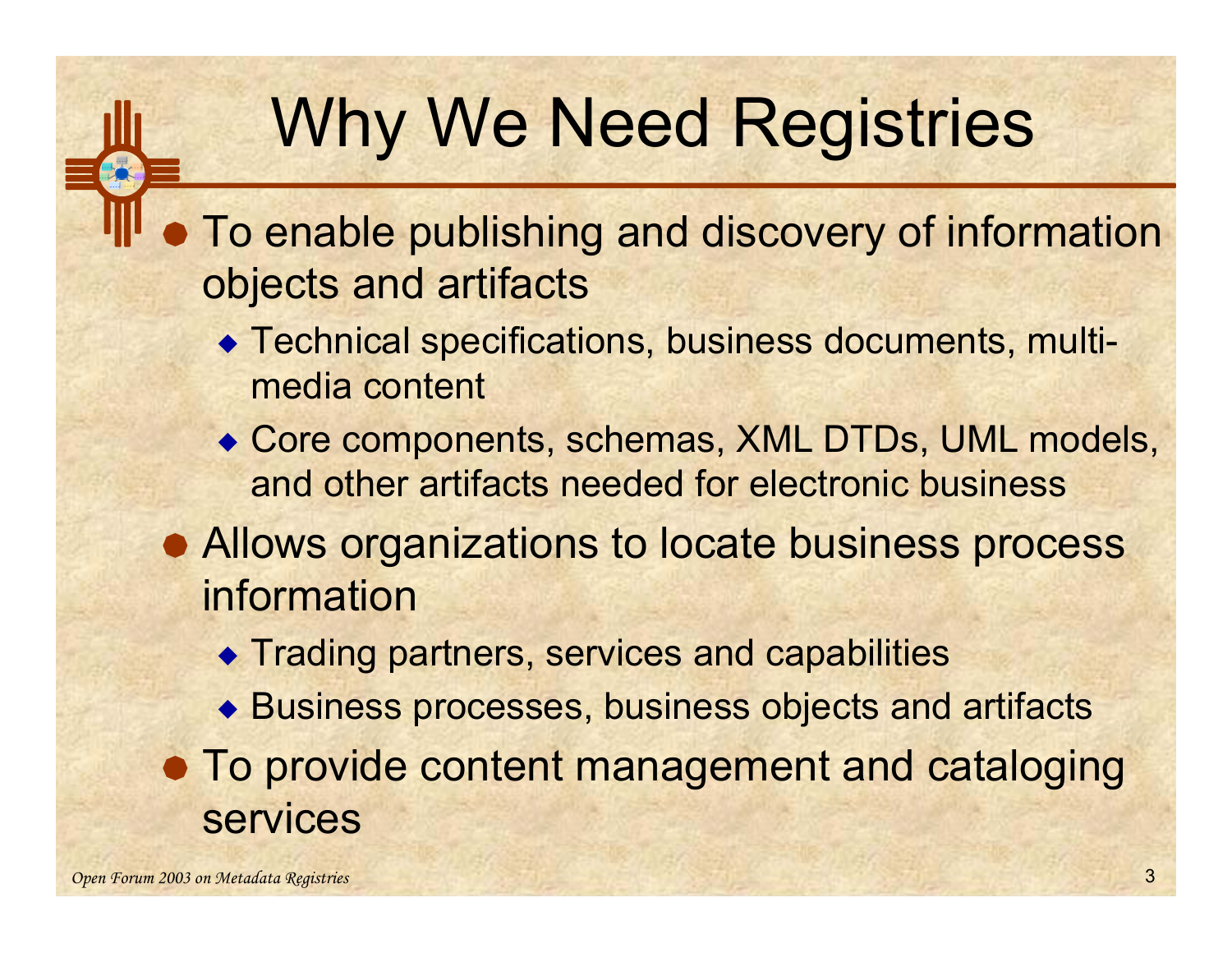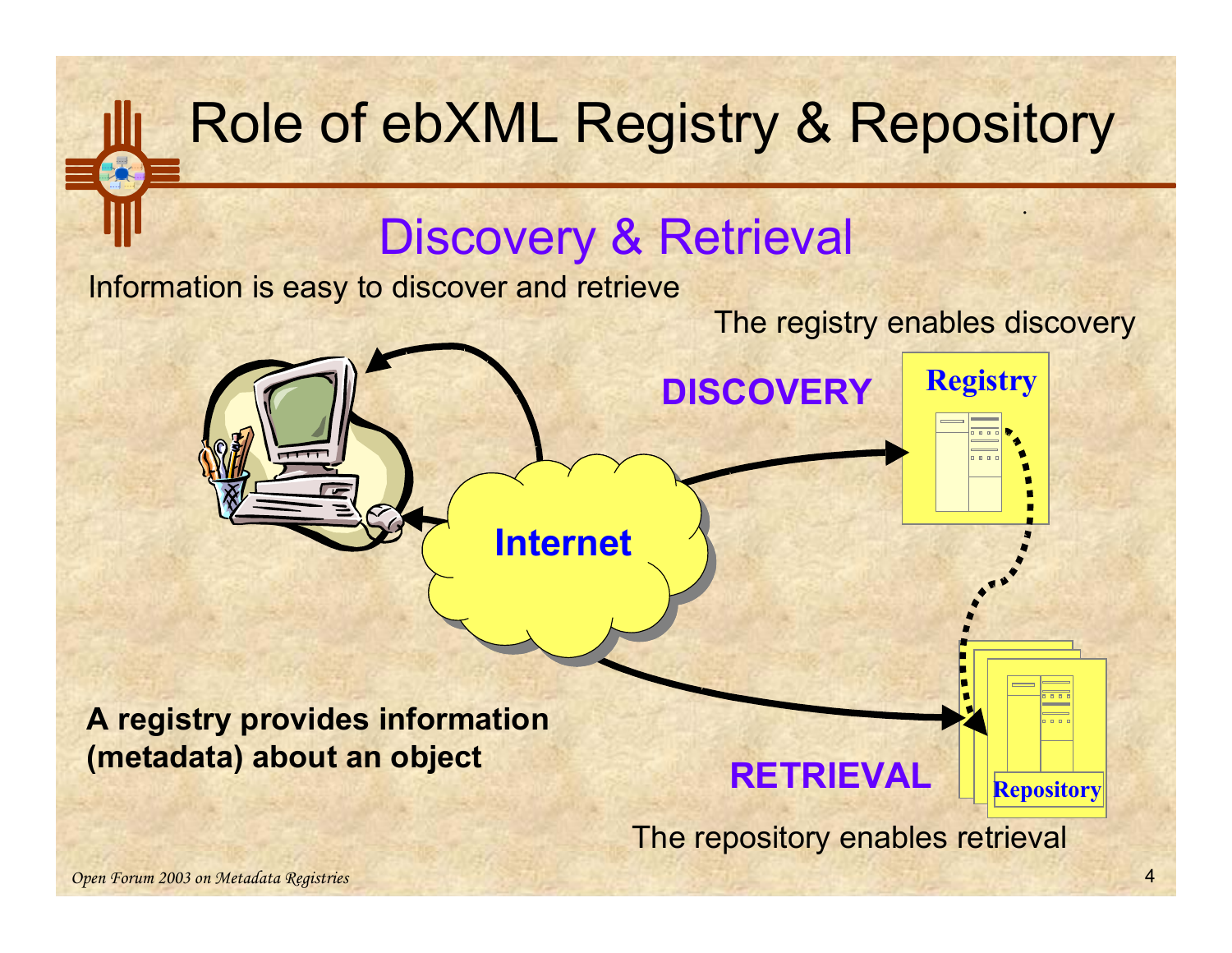#### Architectural Principles

- § Distributed Object-Oriented information model
- Extensible information model
- Dynamic metadata support
- Service interfaces carry XML structures
- Security designed in not an afterthought
- § Native language (I18N) support
- Web Service interface to registry supports multiple interface options
	- SOAP 1.1 with attachments
	- ebXML Messaging Service
	- $\bullet$  Pure HTTP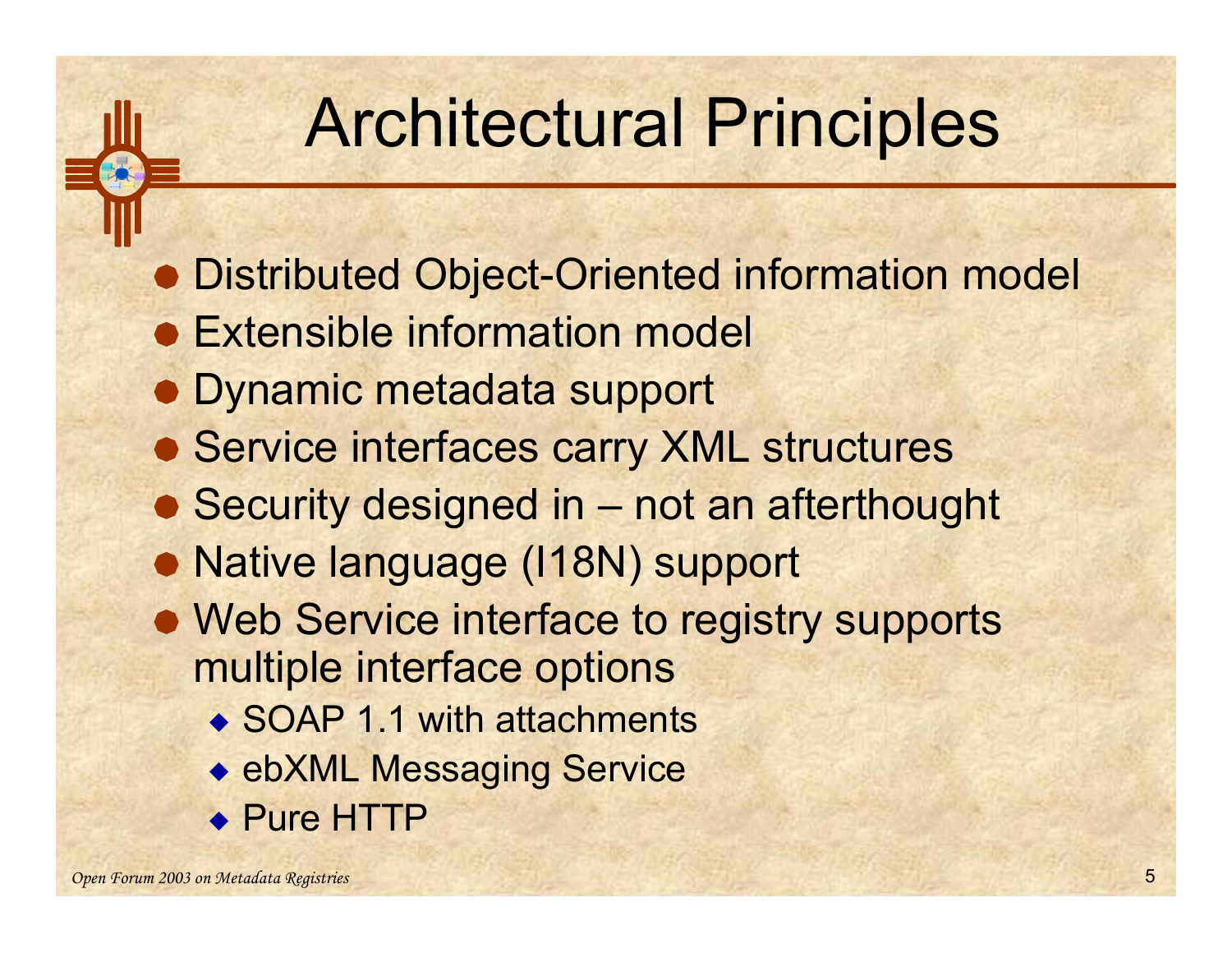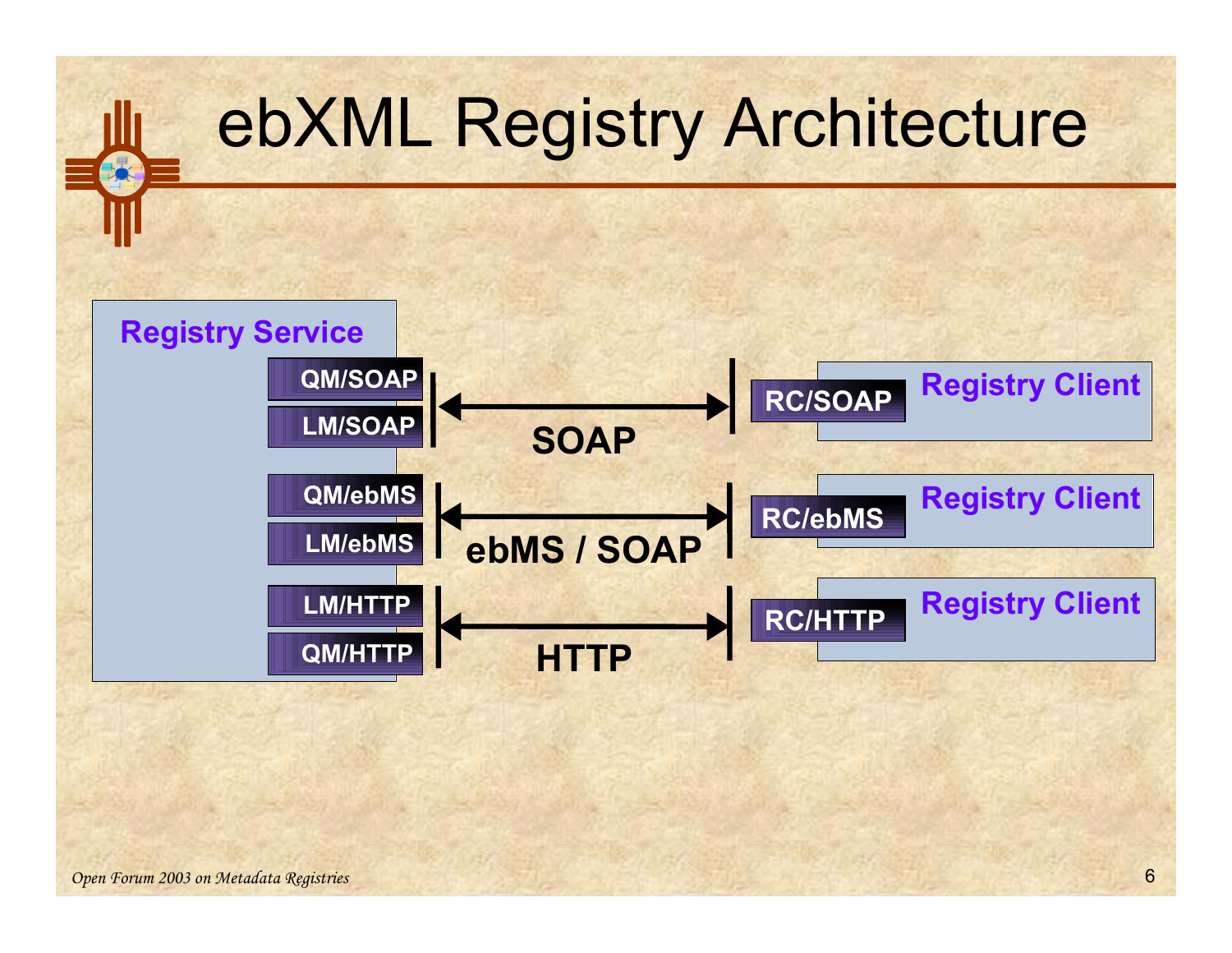#### OASIS ebXML Registry Key Features

● Registry plus Repository ● Registration of any type of object ● Classification of any type of object ● Taxonomy hosting, browsing and validation ● Association between any two objects ● Registry packages to group any objects ● Links to external content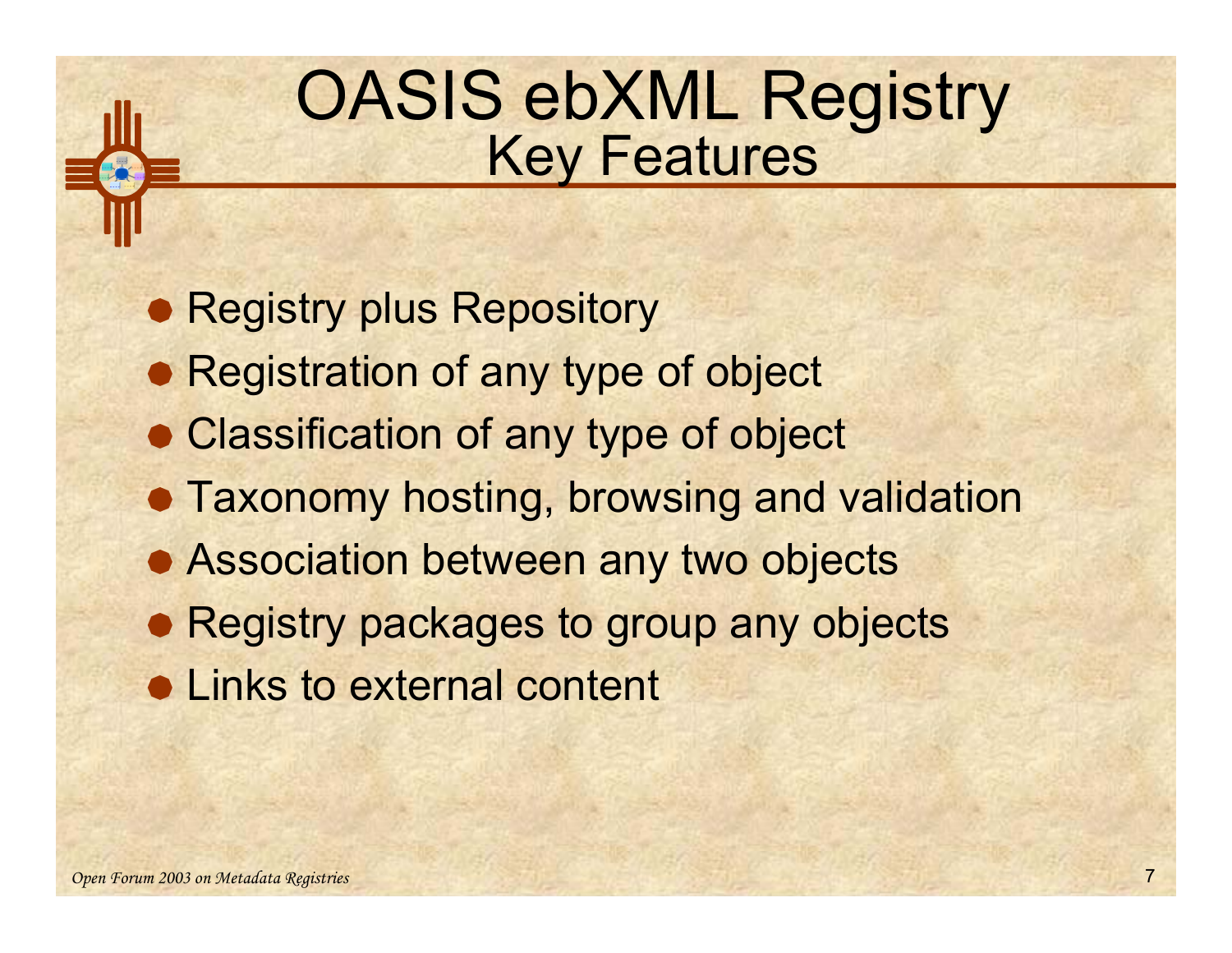# Registry Information Model

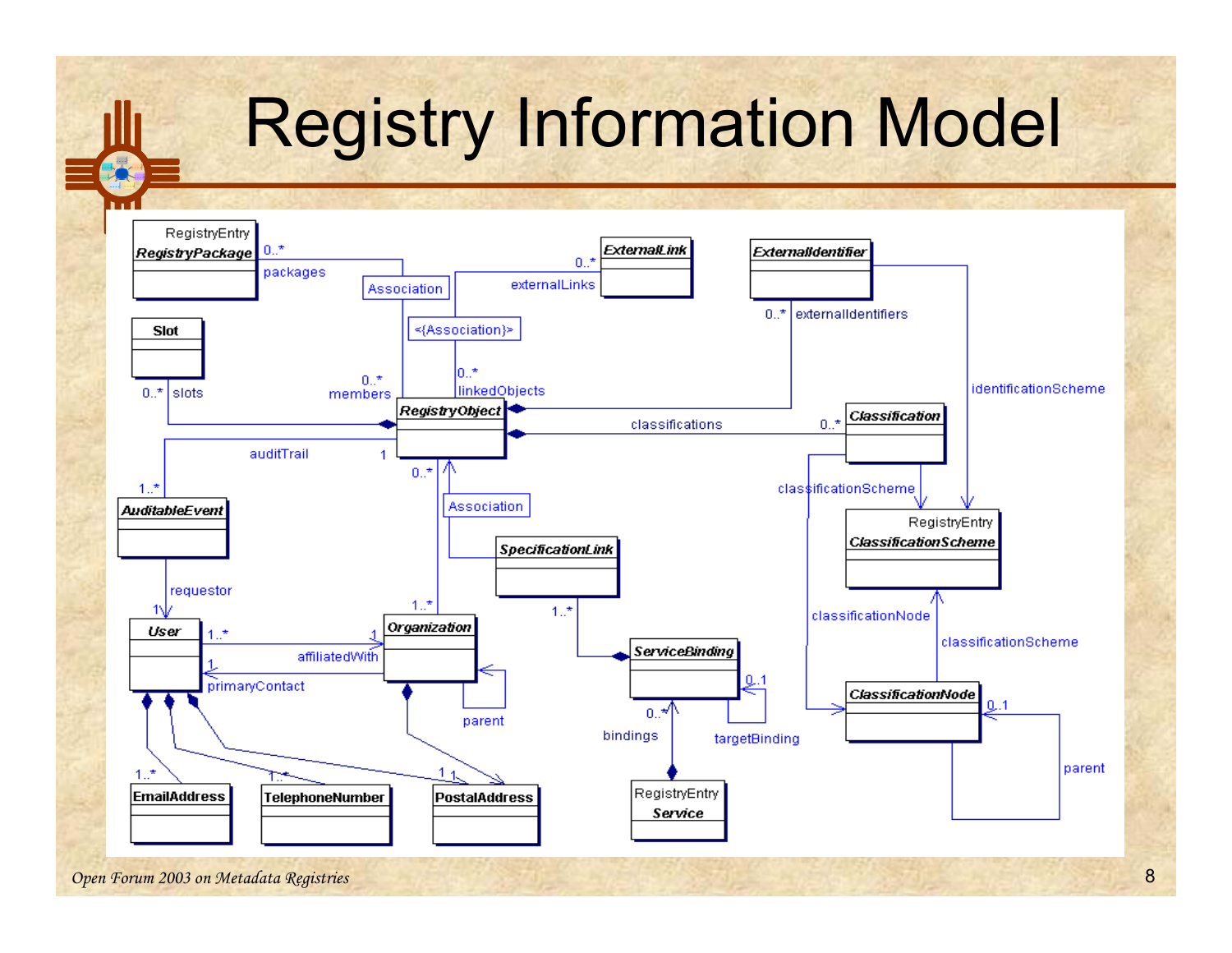### Object Oriented Architecture

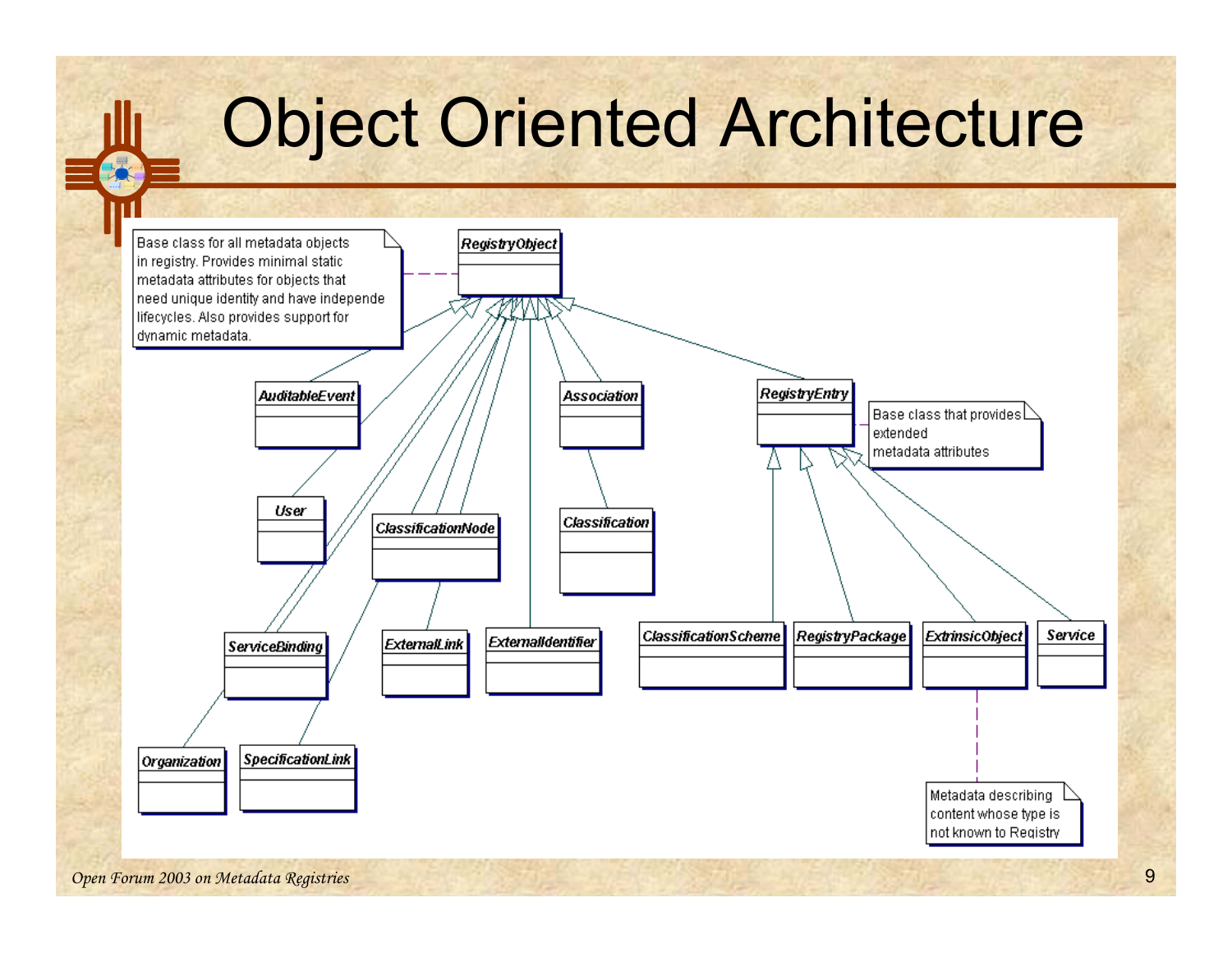#### OASIS ebXML Registry Key Functions

§ Life cycle management of objects

- Flexible query options
- Security functions
- Inter-registry cooperation
- Event archiving complete audit trail
- Service registration and discovery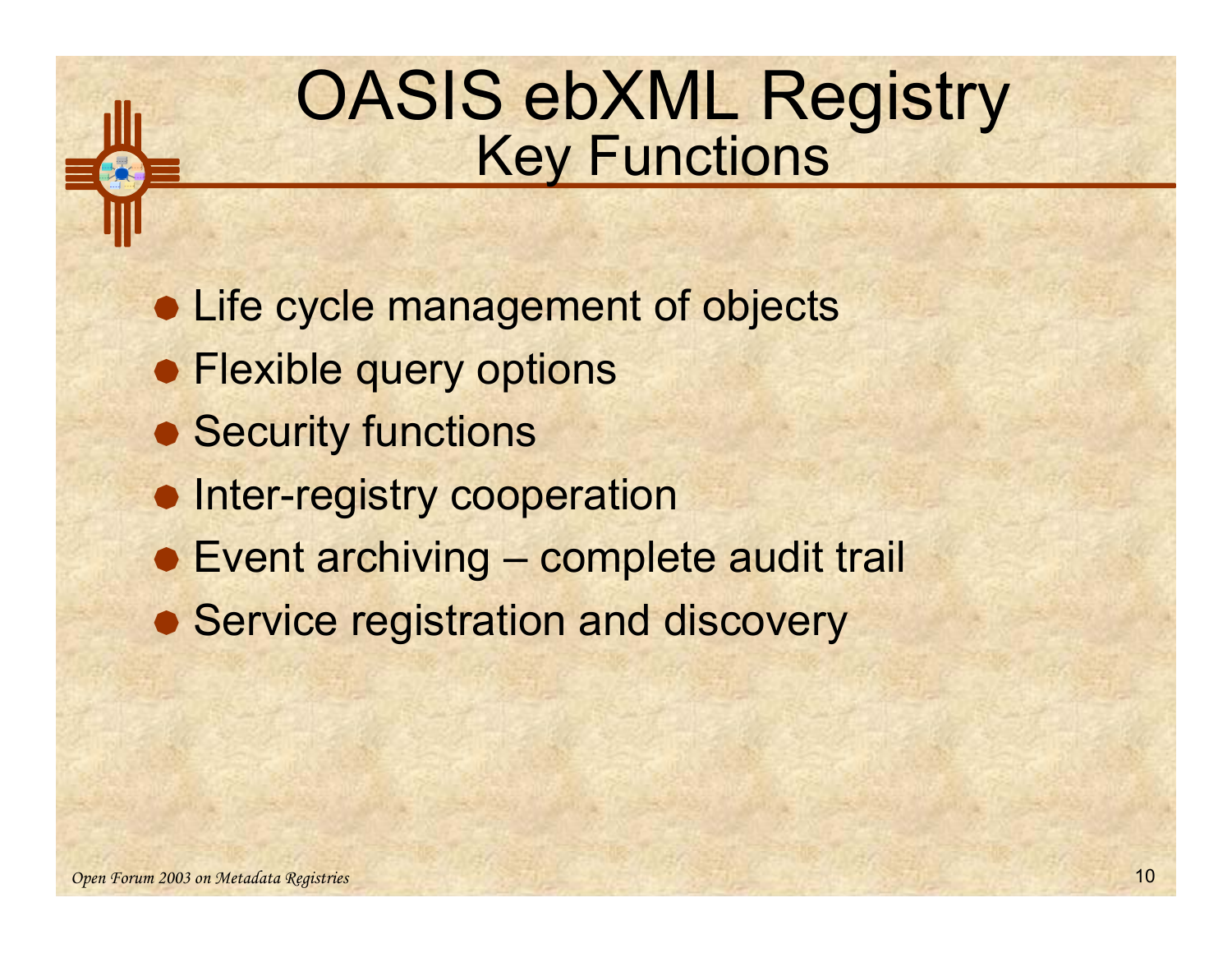#### Lifecycle Management Service

- Submission of repository items, their registry entries and dynamic metadata
	- Single request allows batch submission
	- Schemes, Classifications, Associations etc. all submitted the same way
- Approval of submitted content
- §Deprecation of submitted content
- Removal of submitted content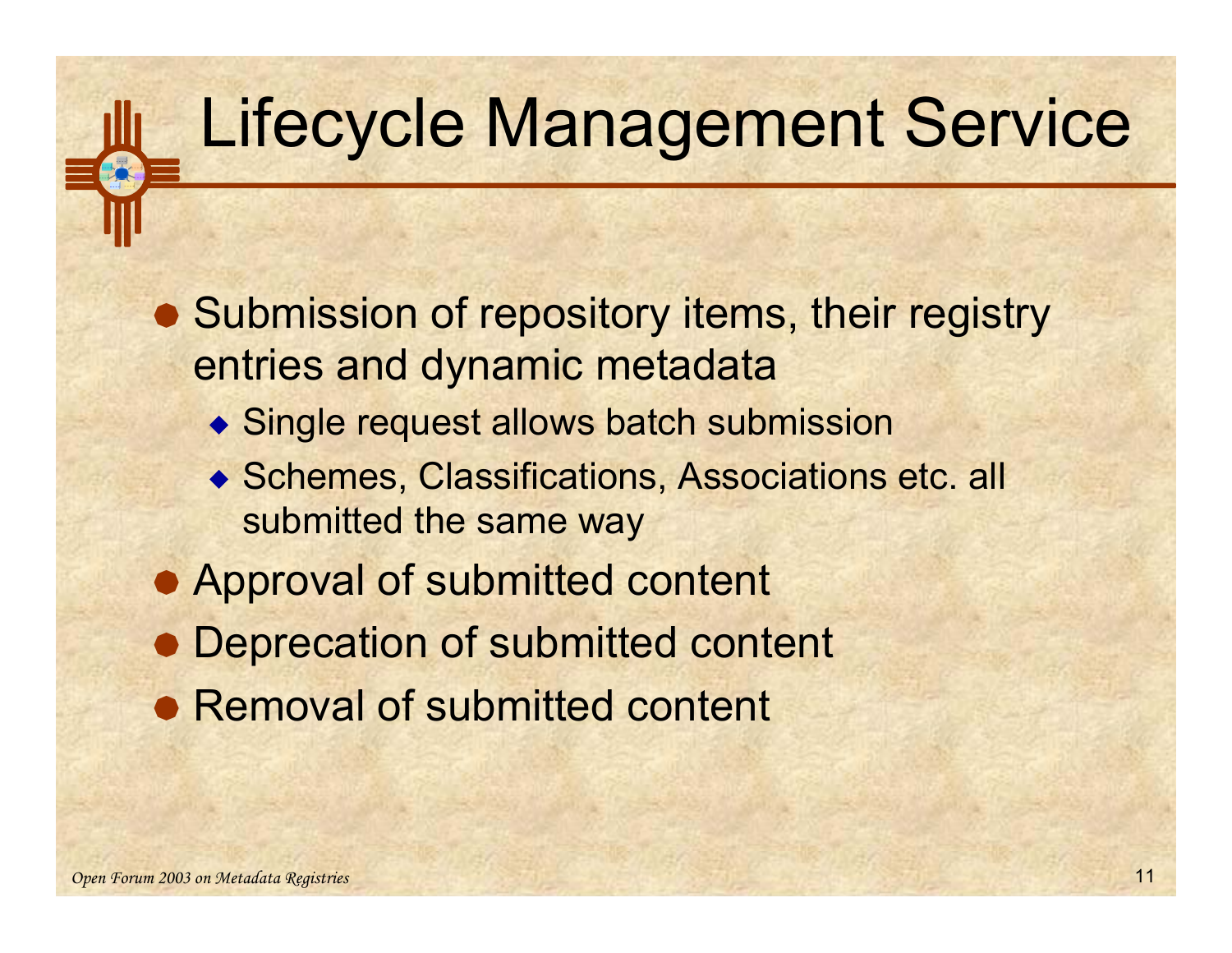# Lifecycle of a Registry Object

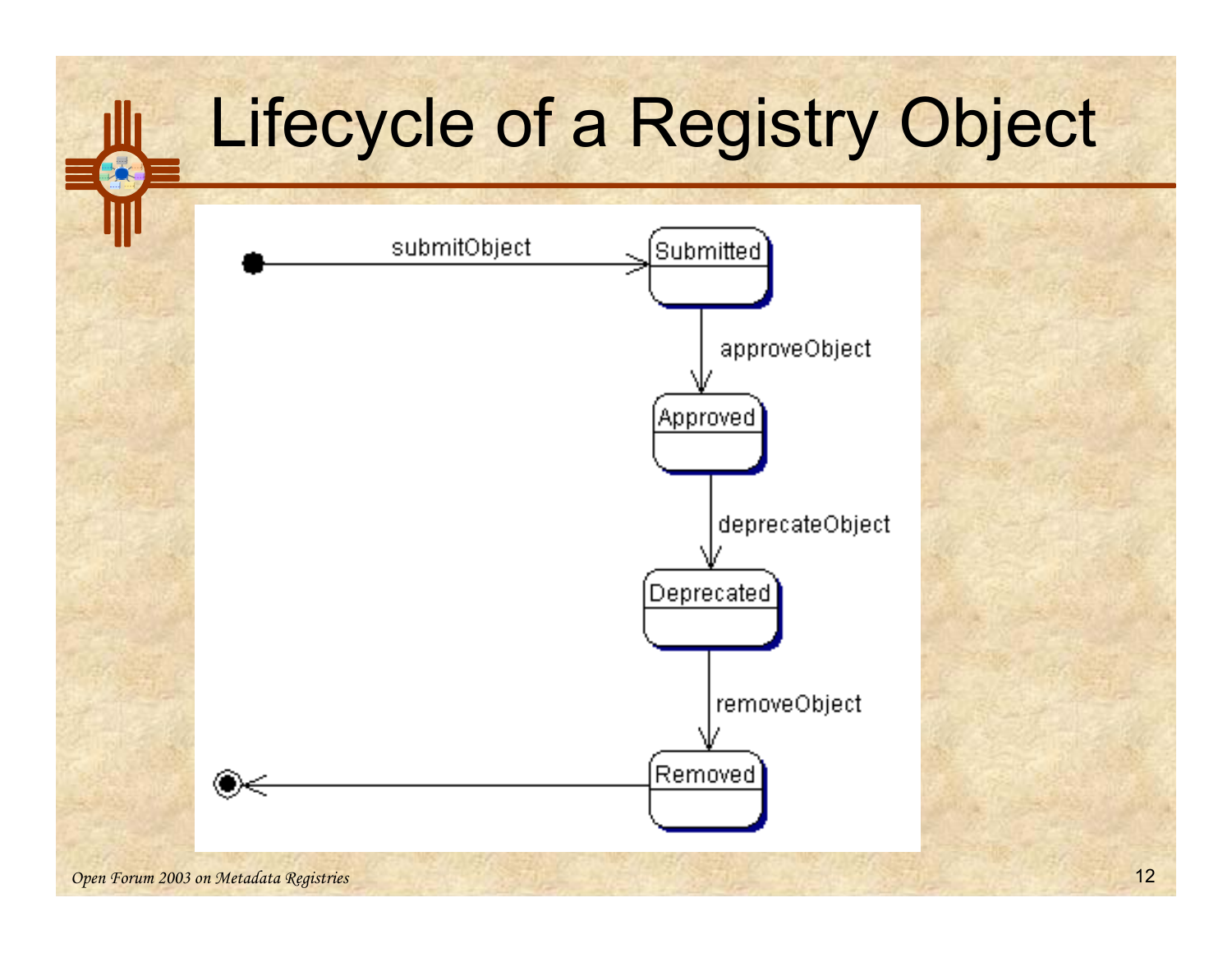#### Query Service

• Multiple query options: • XML based filter queries ◆ SQL queries (optional) ● Query schemas based on binding to Registry Information Model ● Support for retrieval of registry entries and repository items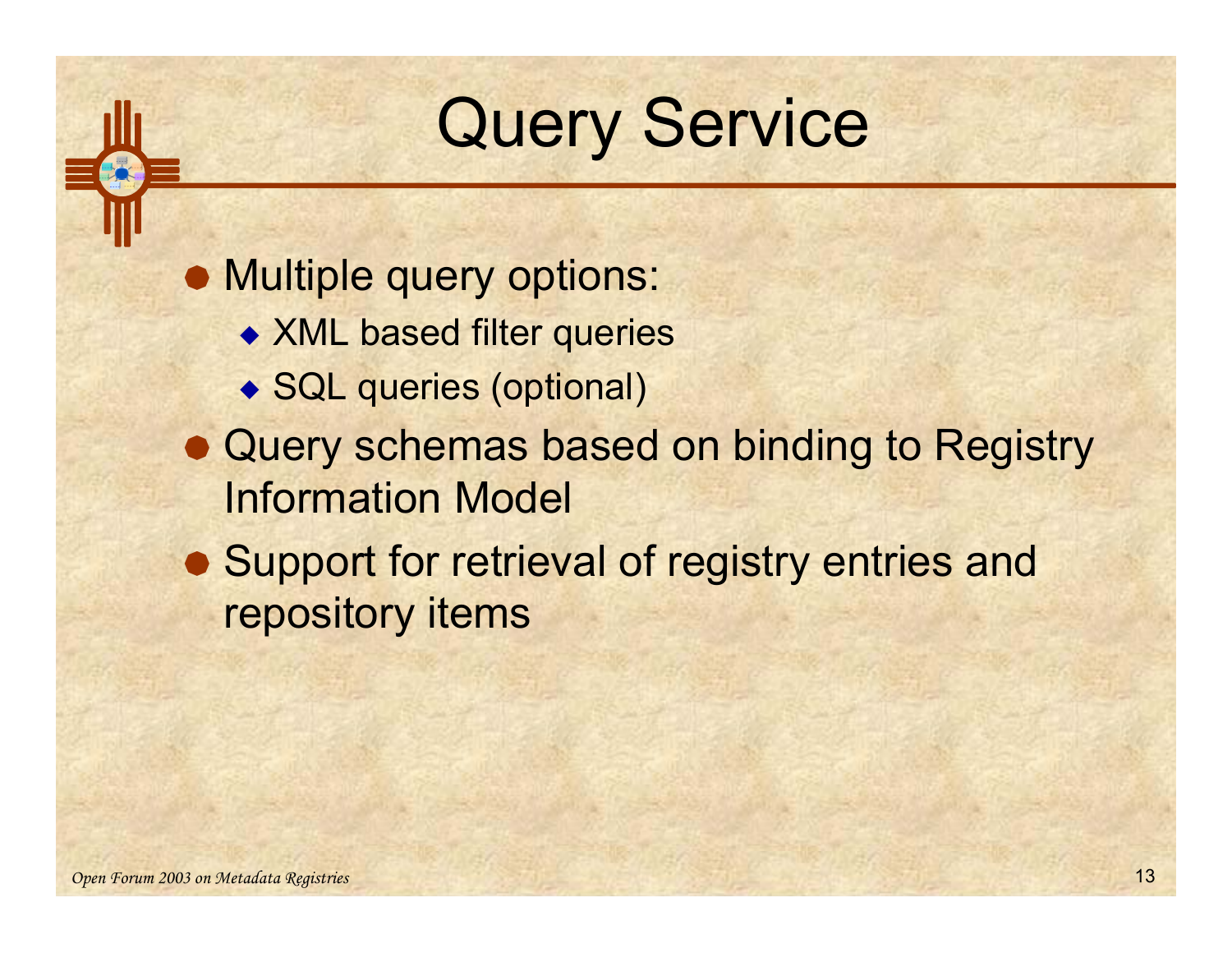#### **Security Functions**



 Access control policy •Permissions

•**Privileges** 

•

- •Roles
- •Groups
- •• Identity
- •• Principal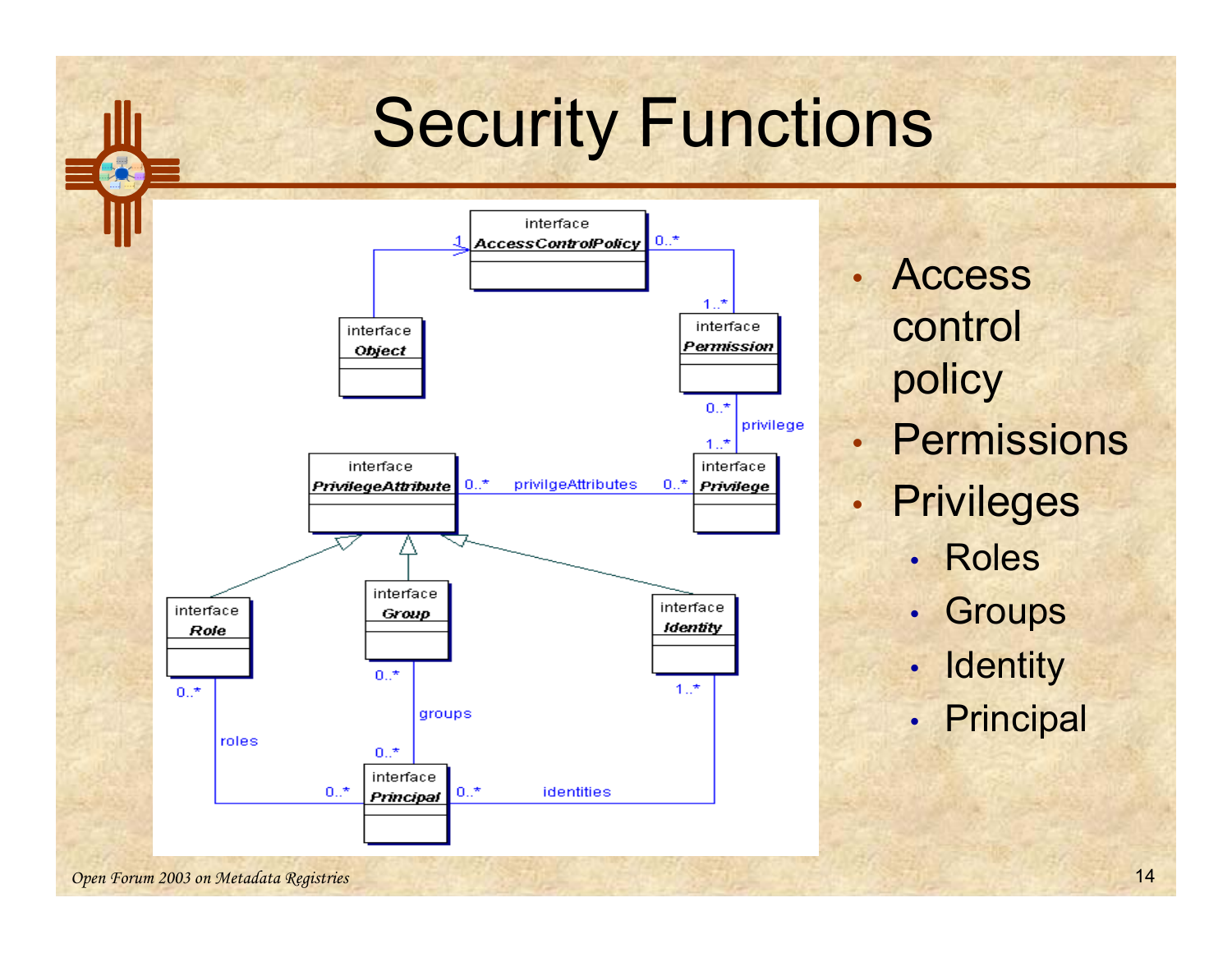#### Inter-registry cooperation

● Allows multiple ebXML Registries to work together to address user needs

● Access to ebXML registry objects and repository items over HTTP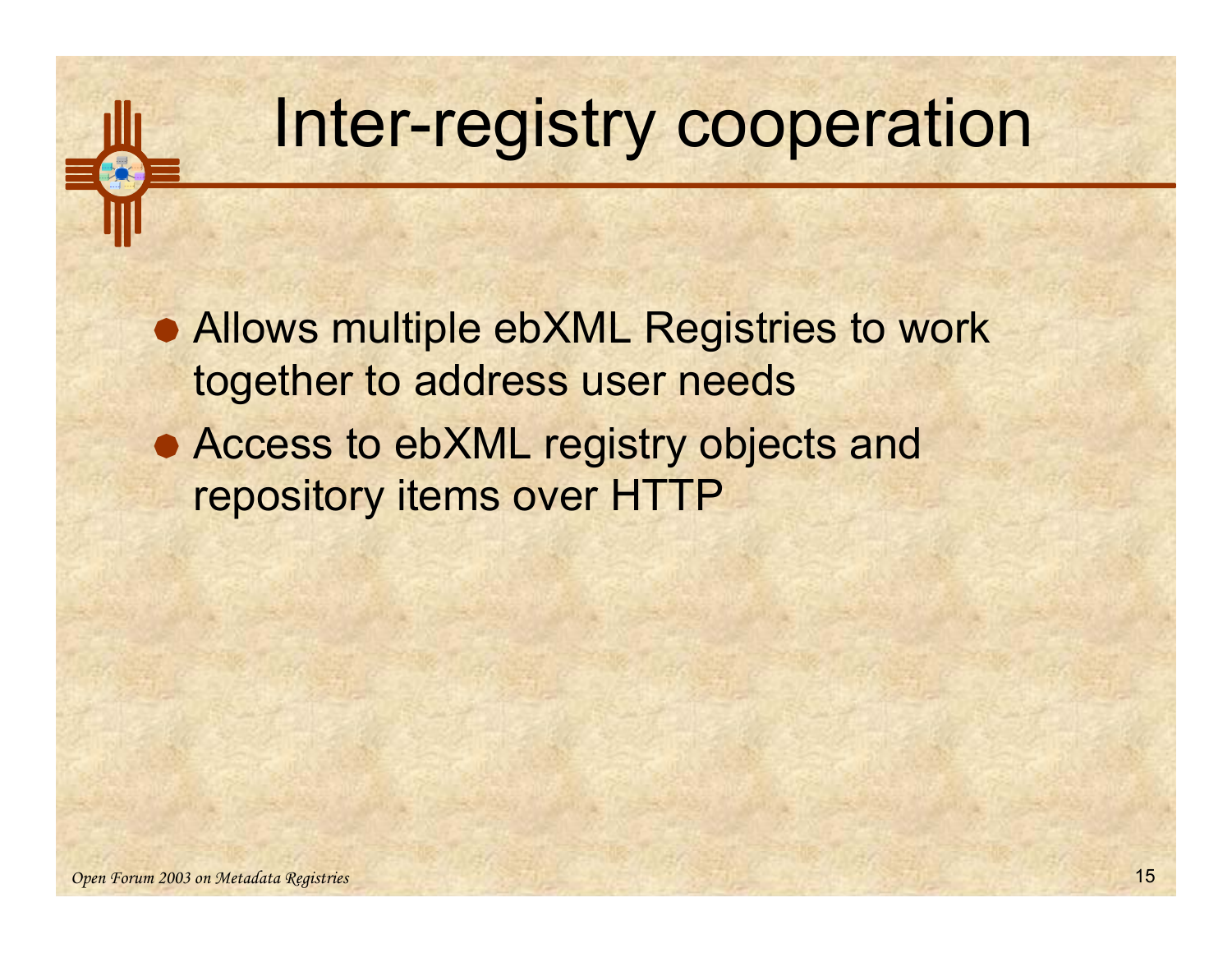# Event Archiving

- Selected events trigger an audit trail
- Provides long-term record of events for changes
- Reflects a change in life cycle of registry object (create, update, deprecate, delete)
- Read only access is not part of the audit trail
- Each event identifies the user requesting the change that generated the audit trail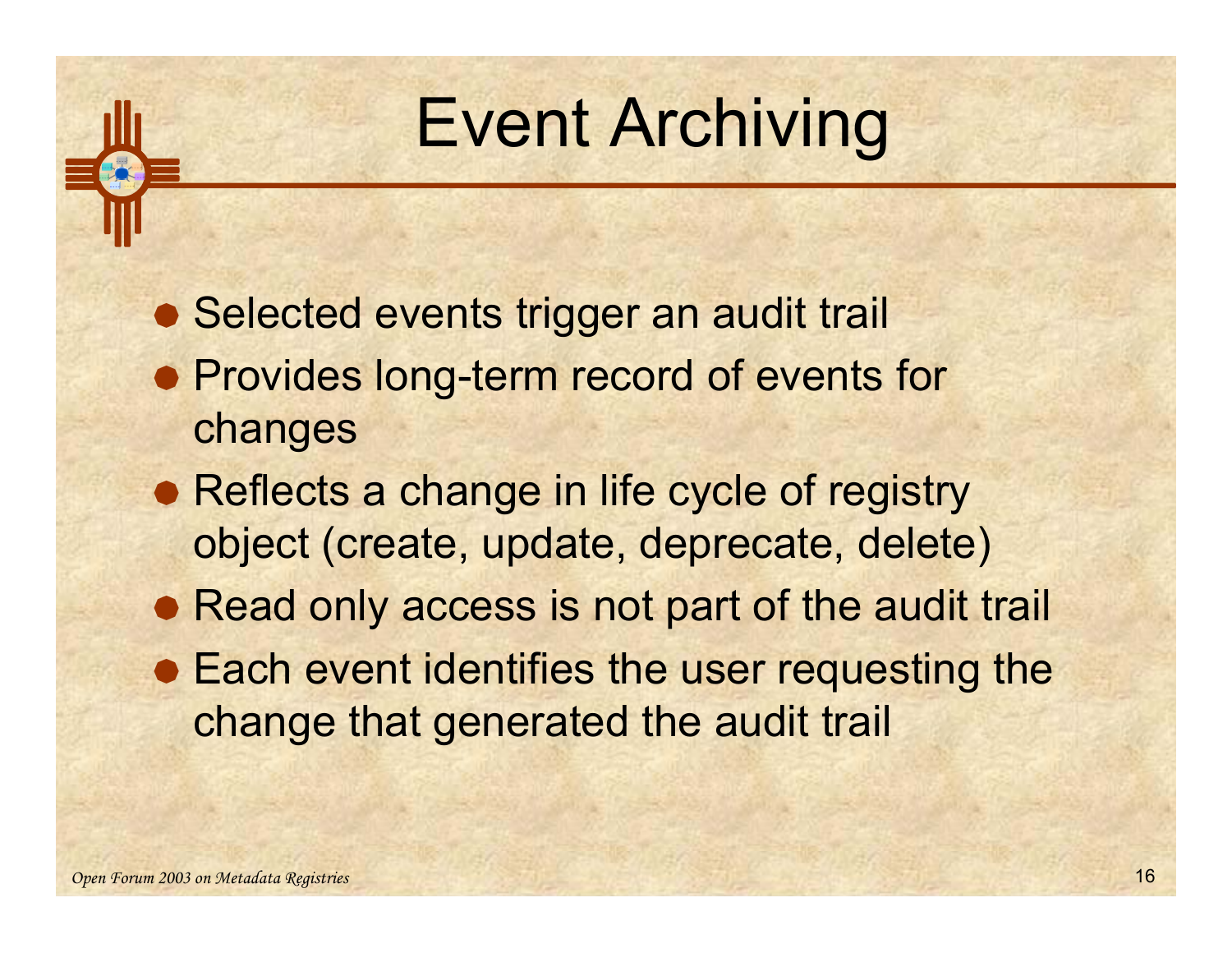#### Publish and Discovery of Web Services

 Services, service bindings, and specification links are Registry Objects

● Service definition may be stored in Repository ◆ WSDL, ebXML CPP/BP, CORBA IDL



§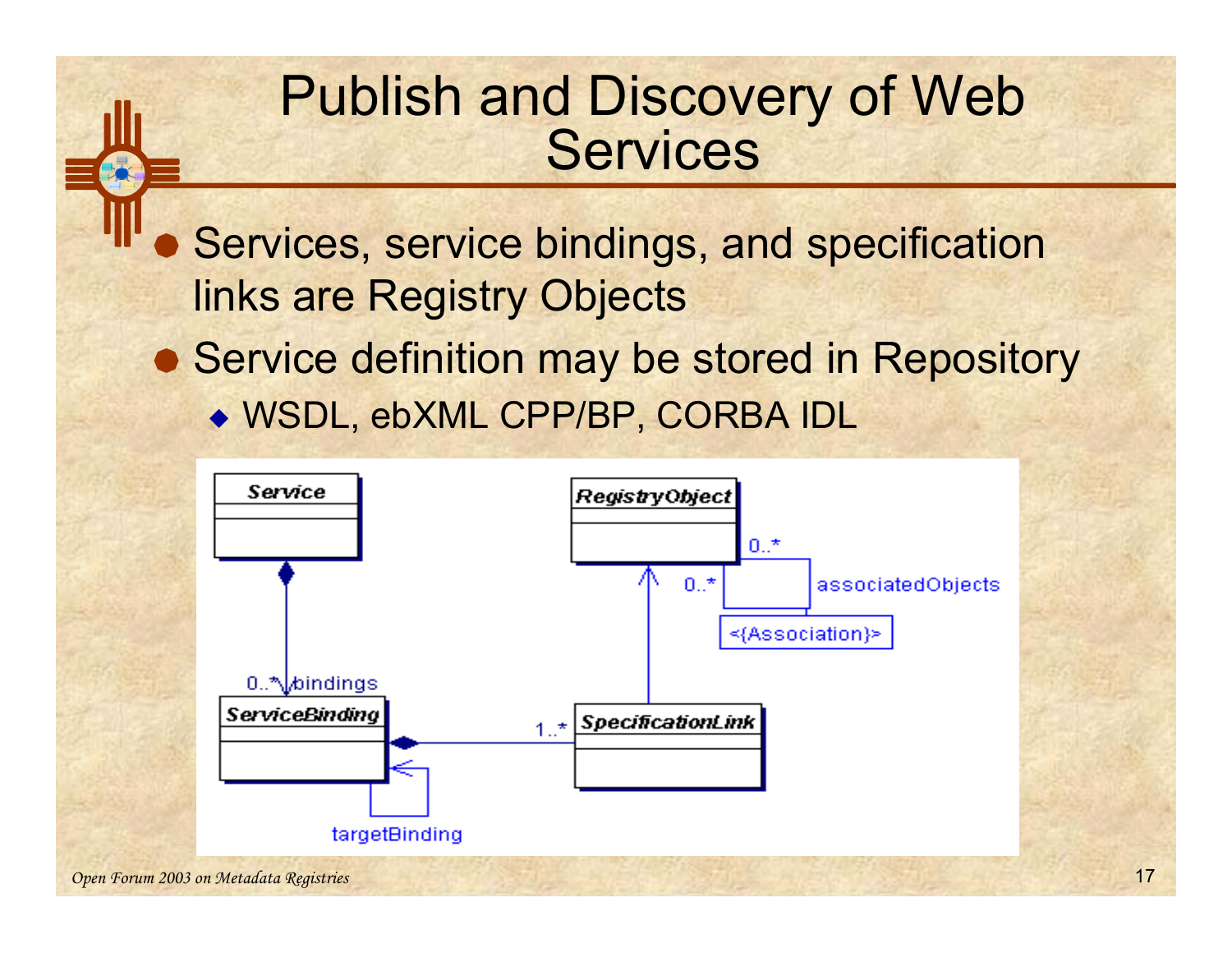#### New Features in Version 3.0

- Cooperating registries
- Event notification
- § Content management services
- HTTP interface to registry
- Iterative query support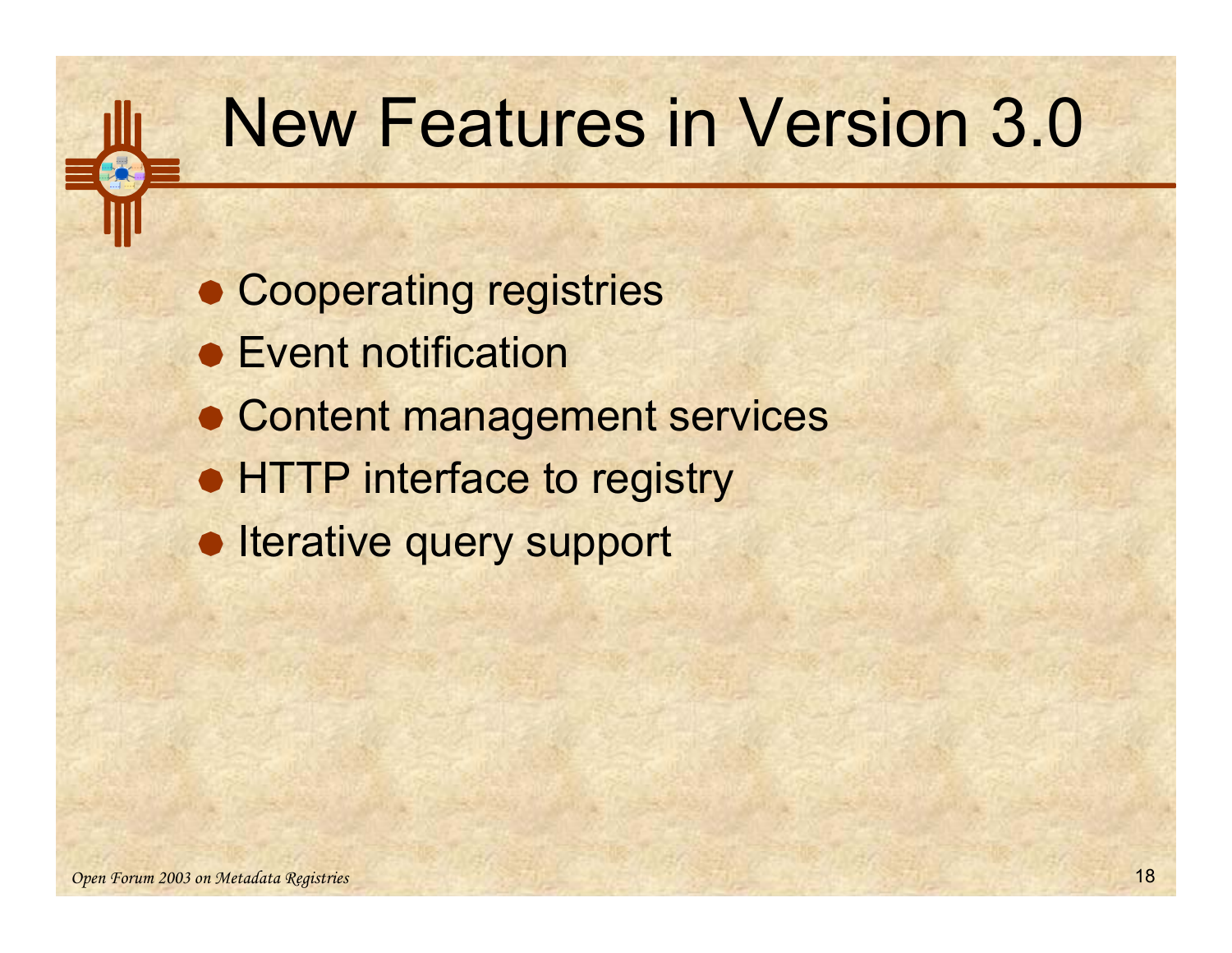#### Cooperating Registries

§ Enables multiple ebXML Registries to work together to address user needs

● Based on a loosely-coupled federation model

- Allows local autonomy to each registry operator
- **Enables smaller registries to access resources of** larger registries
- **Enables federated queries to multiple registries**
- § Inter-registry object references
- A registry may belong to multiple Federations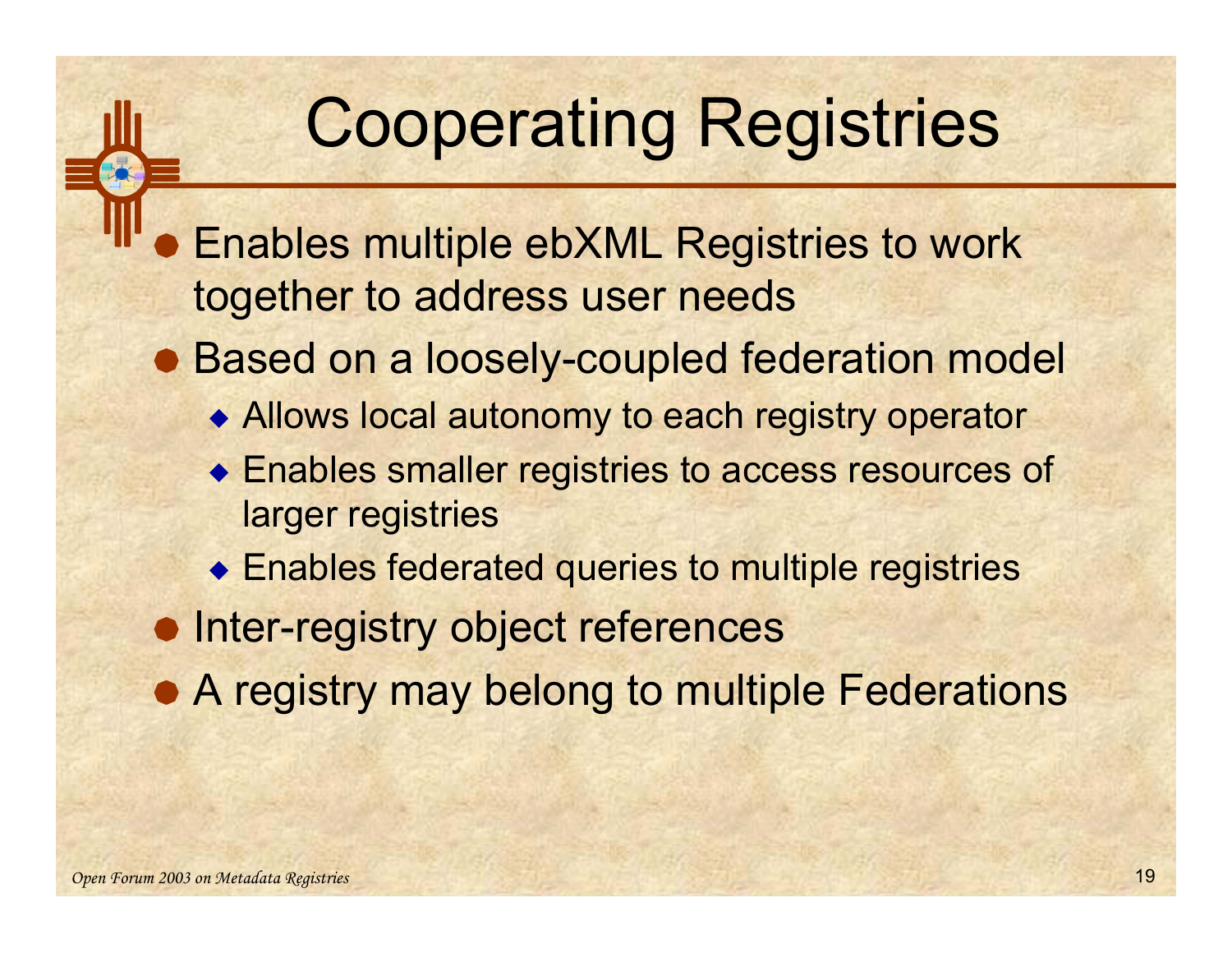### Event Notification

- Enables notification of events regarding registry objects
- Clients may be registry users or other registries
- Subscription Service registers clients for notification
- Supports e-mail and programmatic notification
- § Flexible notification options
	- References to event
	- ◆ Actual event
	- Objects affected by the event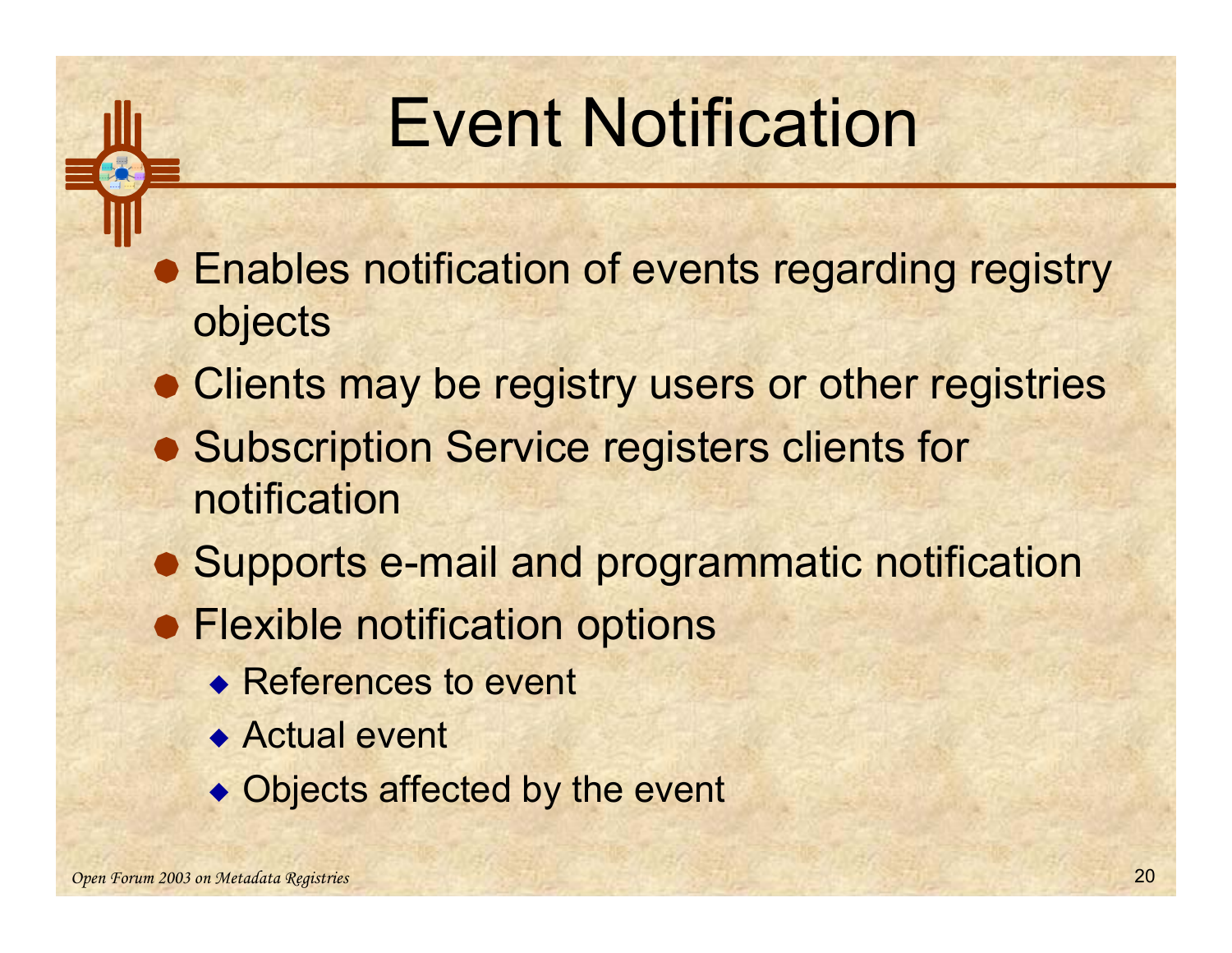# Content Management Services

§ Enables content management based on object type

● Content cataloging and validation

- Validate on submission
- Cataloging metadata applied on submission
- Content-based publish, discovery and subscribe
- User-defined relationships between content ● Invocation control file defines rules for cataloging service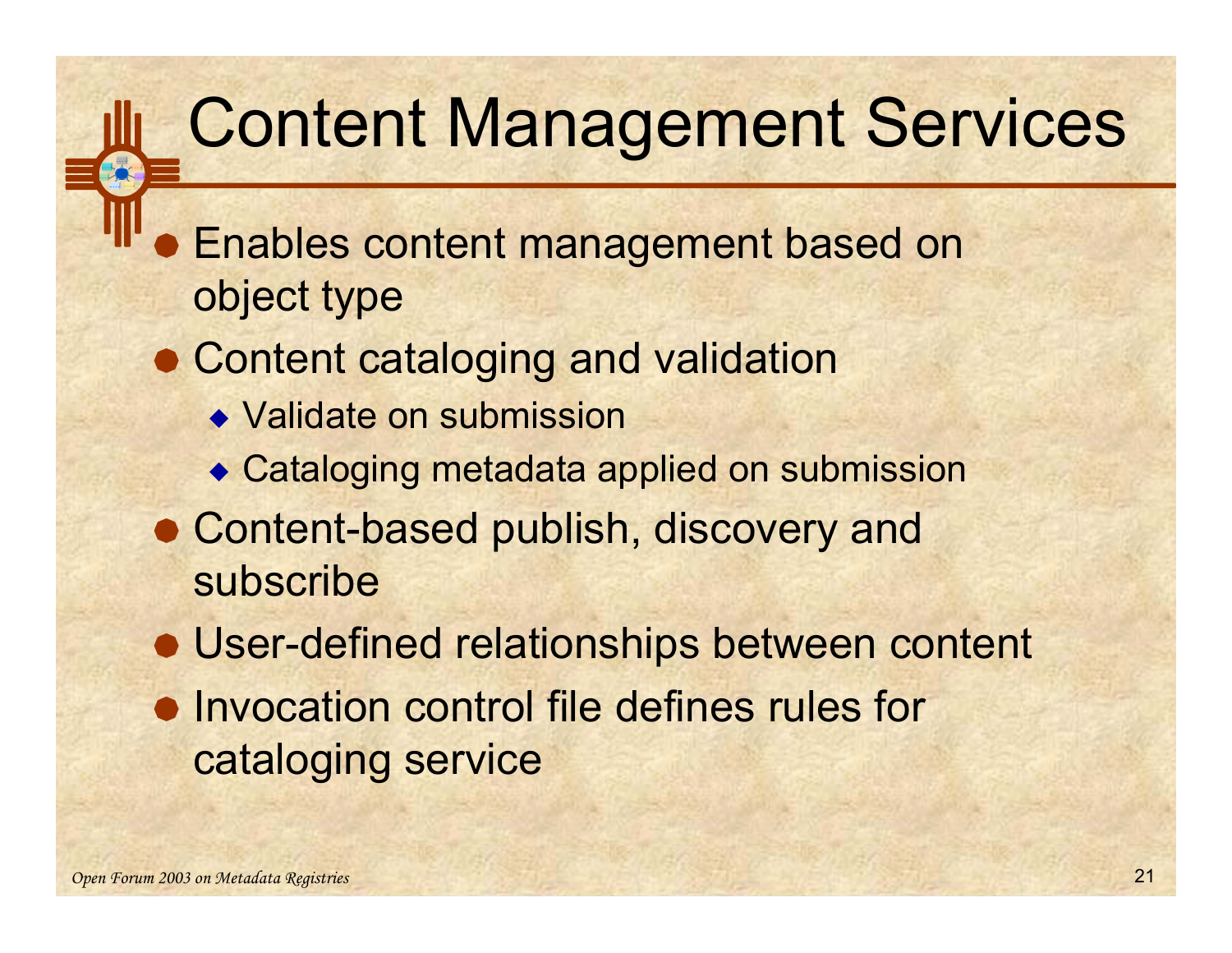# Cataloging Invocation Model

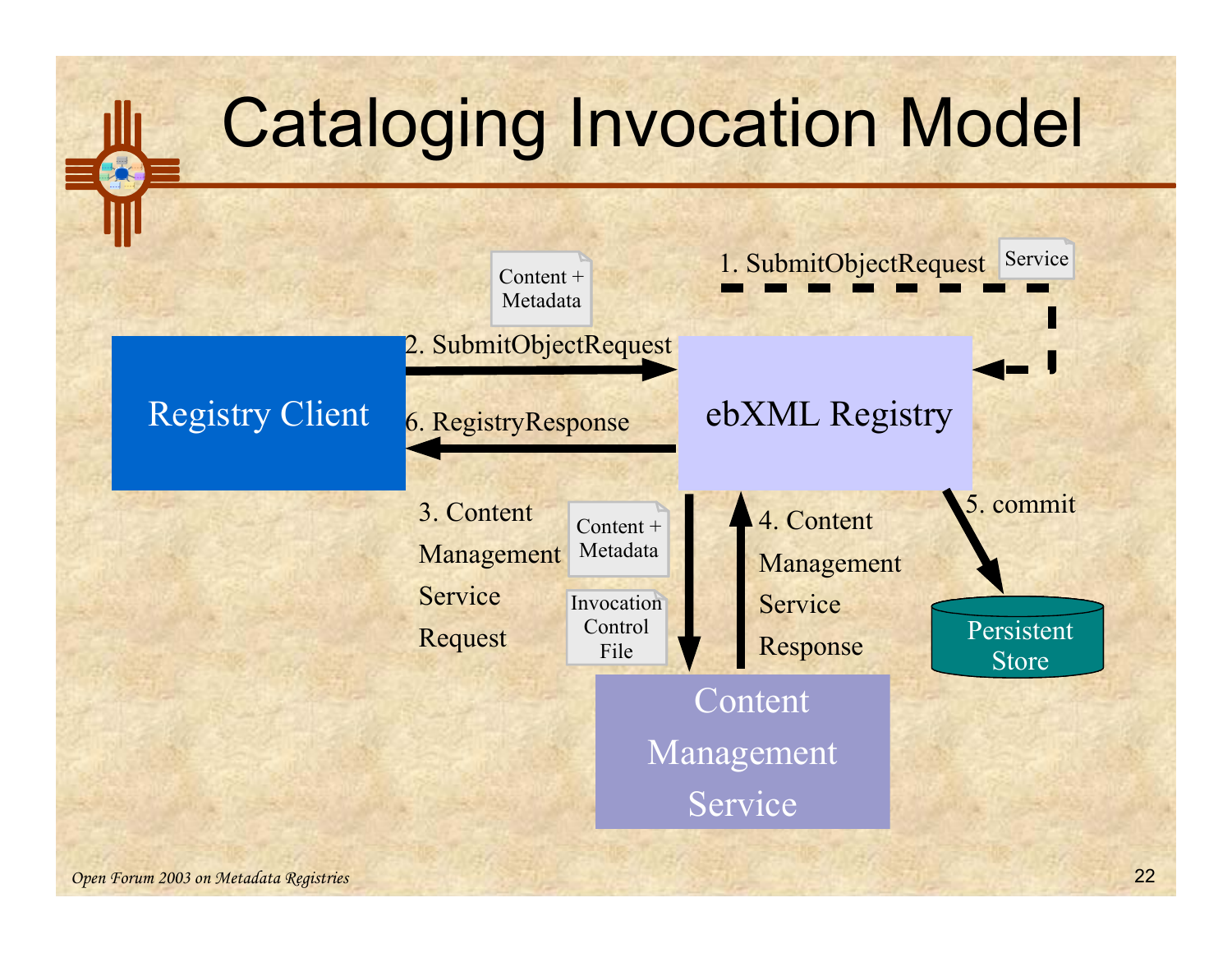# HTTP Interface to Registry

● Provides a pure HTTP interface to Registry

- Does not require SOAP
- ◆ Registry objects and Repository items addressable via URLs
- Allows ebXML Registries to interoperate with other types of registries

● Improves access to Registry content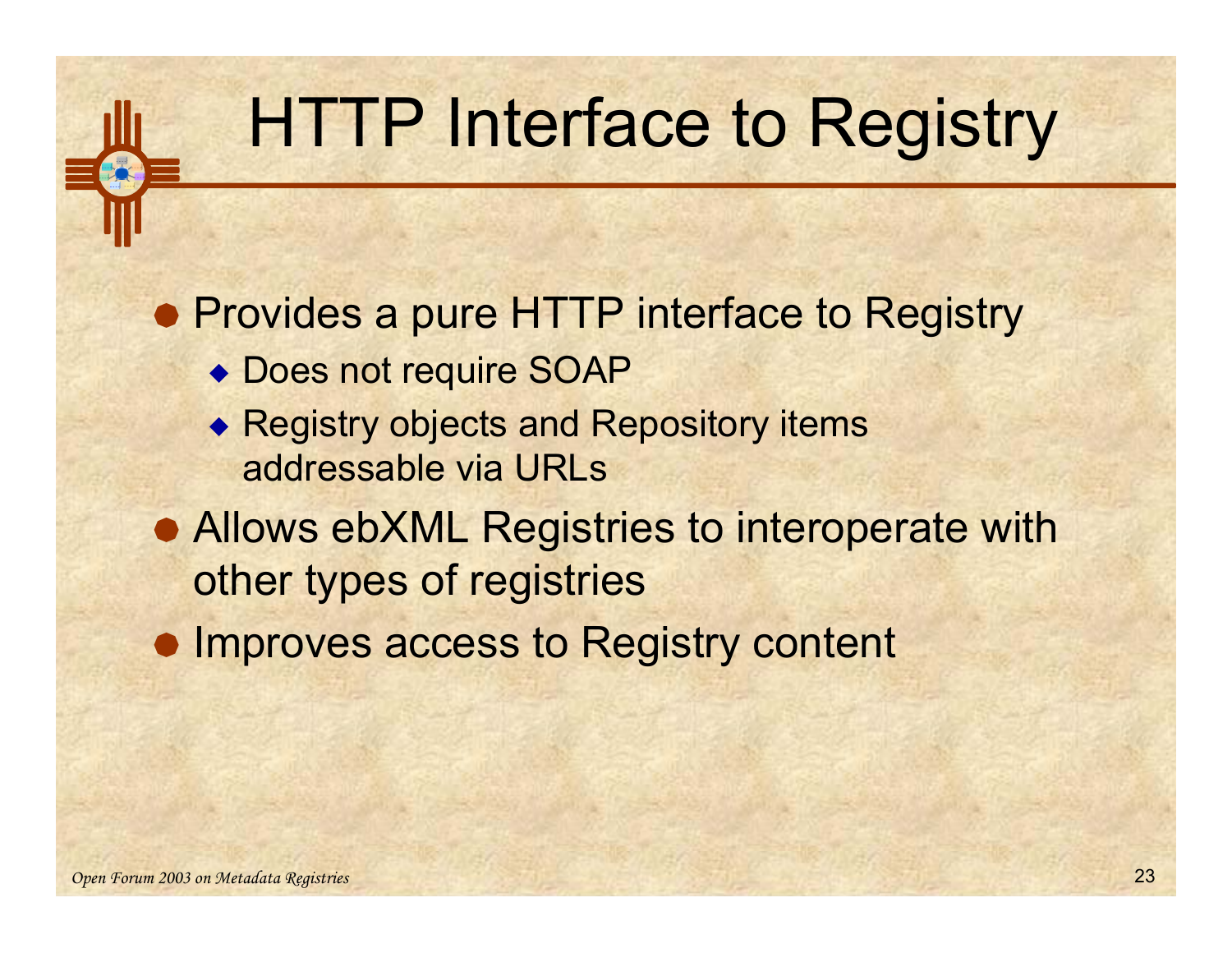### Iterative Query Support

| <b>Query Request Parameters</b> |     | <b>Query Response Parameters</b> |                                                          |     |
|---------------------------------|-----|----------------------------------|----------------------------------------------------------|-----|
|                                 |     |                                  | Start Index Max Results Start Index Result Total Results |     |
| $\overline{0}$                  | 100 | $\overline{0}$                   | 1007                                                     | 100 |
| 100                             | 100 | 100                              | 1007                                                     | 100 |
| 200                             | 100 | 200                              | 1007                                                     | 100 |
| 300                             | 100 | 300                              | 1007                                                     | 100 |
| 400                             | 100 | 400                              | 1007                                                     | 100 |
| 500                             | 100 | 500                              | 1007                                                     | 100 |
| 600                             | 100 | 600                              | 1007                                                     | 100 |
| 700                             | 100 | 700                              | 1007                                                     | 100 |
| 800                             | 100 | 800                              | 1007                                                     | 100 |
| 900                             | 100 | 900                              | 1007                                                     | 100 |
| 1000                            | 100 | 1000                             | 1007                                                     |     |

100 results returned in each iteration from 1007 total result set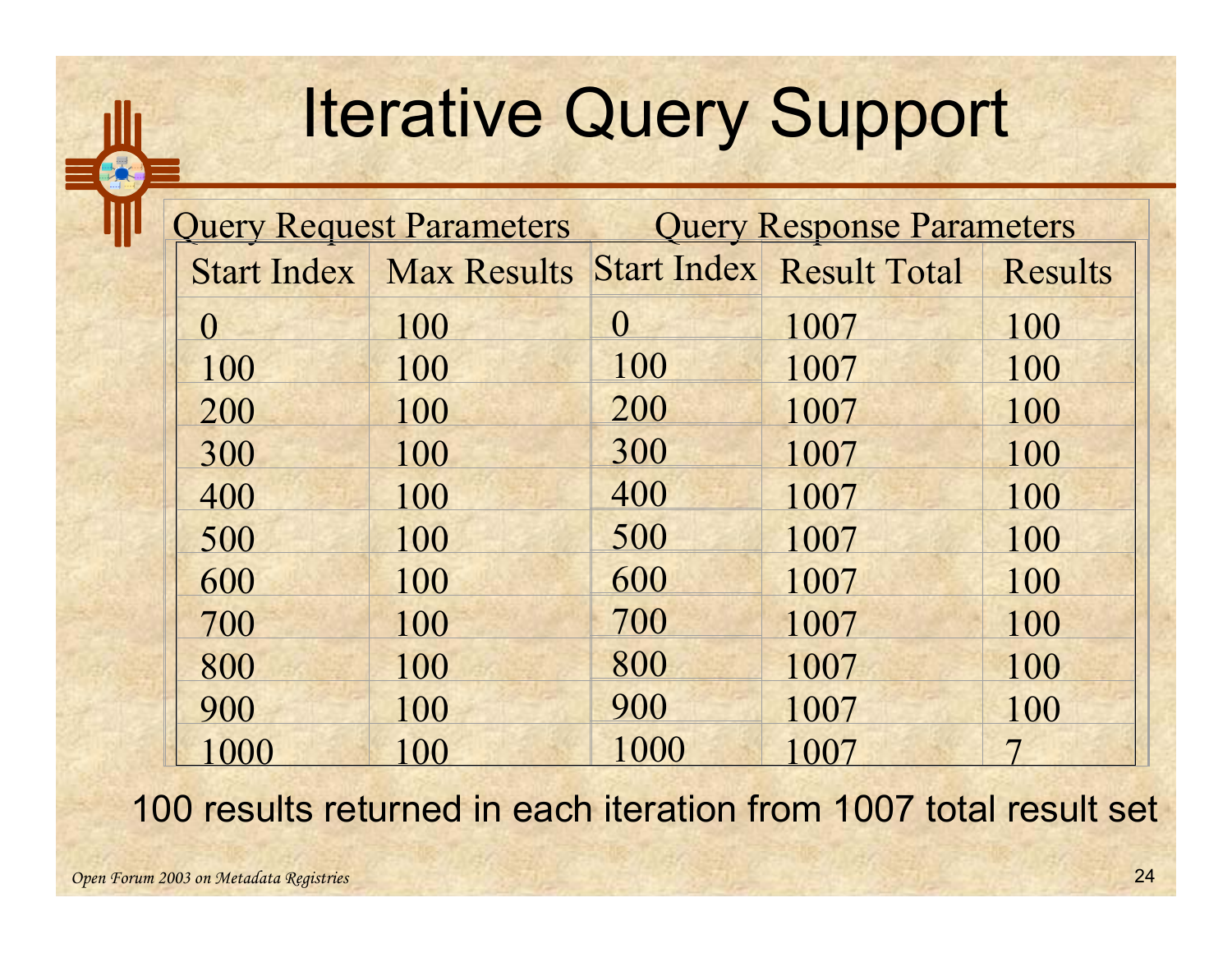# ebXML Registry Development

- A result of a global, open initiative sponsored by UN/CEFACT and OASIS
- Built upon past standards efforts, such as ISO 11179
- Based upon a flexible architecture
- Provides a comprehensive registry platform
- Have widespread support, momentum and adoption
- Version 3.0 enhancements provide improved functionality for business needs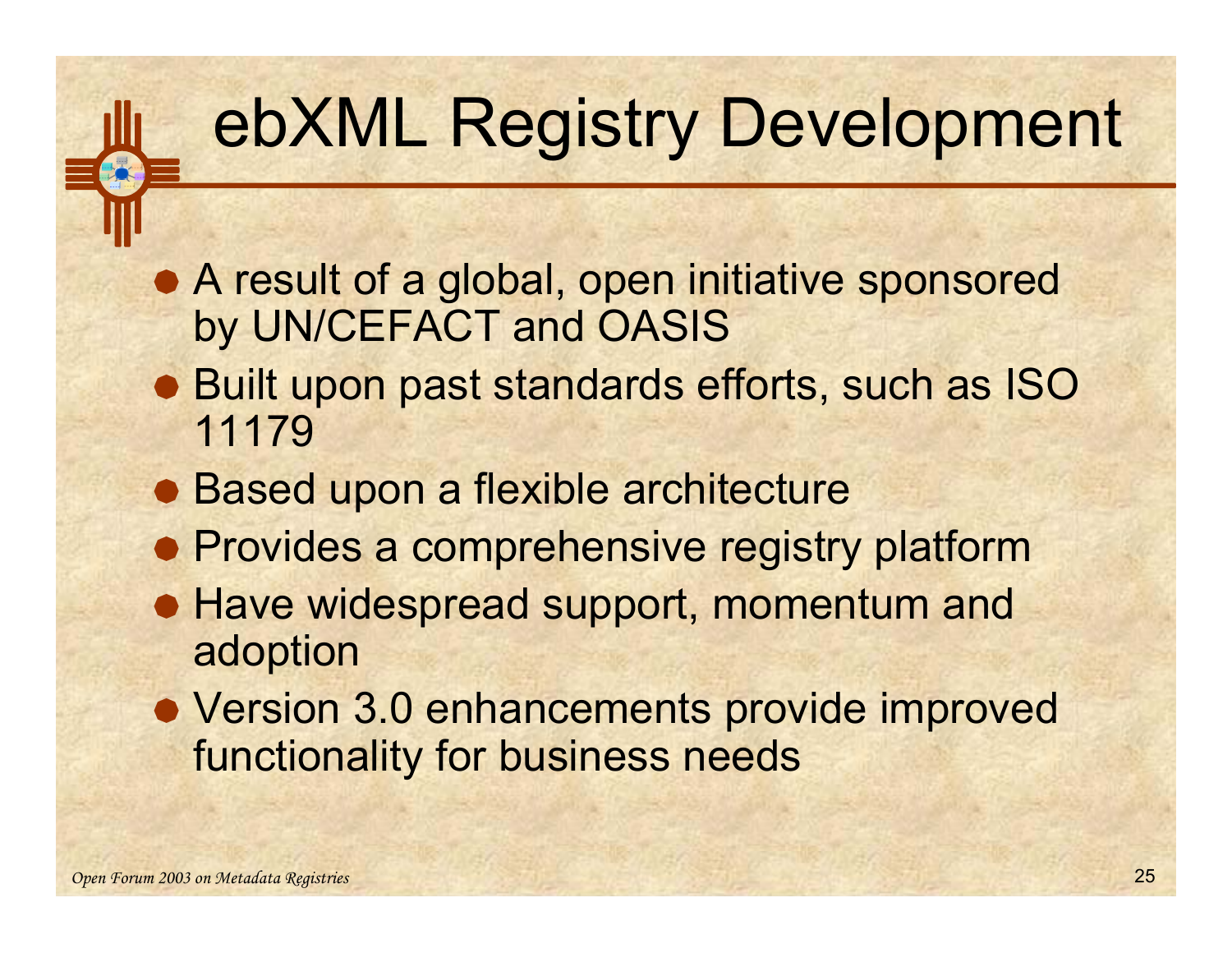# **Summary**

|                   | <b>Federated</b> |                   |
|-------------------|------------------|-------------------|
|                   | Database /       |                   |
|                   | <b>Directory</b> |                   |
|                   |                  | <b>Content</b>    |
| <b>Web Server</b> |                  | <b>Management</b> |
|                   | ebXML            | <b>System</b>     |
|                   | <b>Registry</b>  |                   |
| <b>Event Bus</b>  |                  | <b>Knowledge</b>  |
|                   |                  | <b>Management</b> |
|                   | <b>Taxonomy</b>  | <b>System</b>     |
|                   | <b>Server</b>    |                   |
|                   |                  |                   |

#### ● ebXML Registry/Repository provides publish and discovery of any type of object

- ebXML Registry/Repository provides life cycle management of objects
- Version 3.0 functionality adds additional flexibility
	- Content management
	- Cataloging services
	- $\bullet$  Event notification
	- Cooperating registries
- ebXML Registry/Repository meets diverse business needs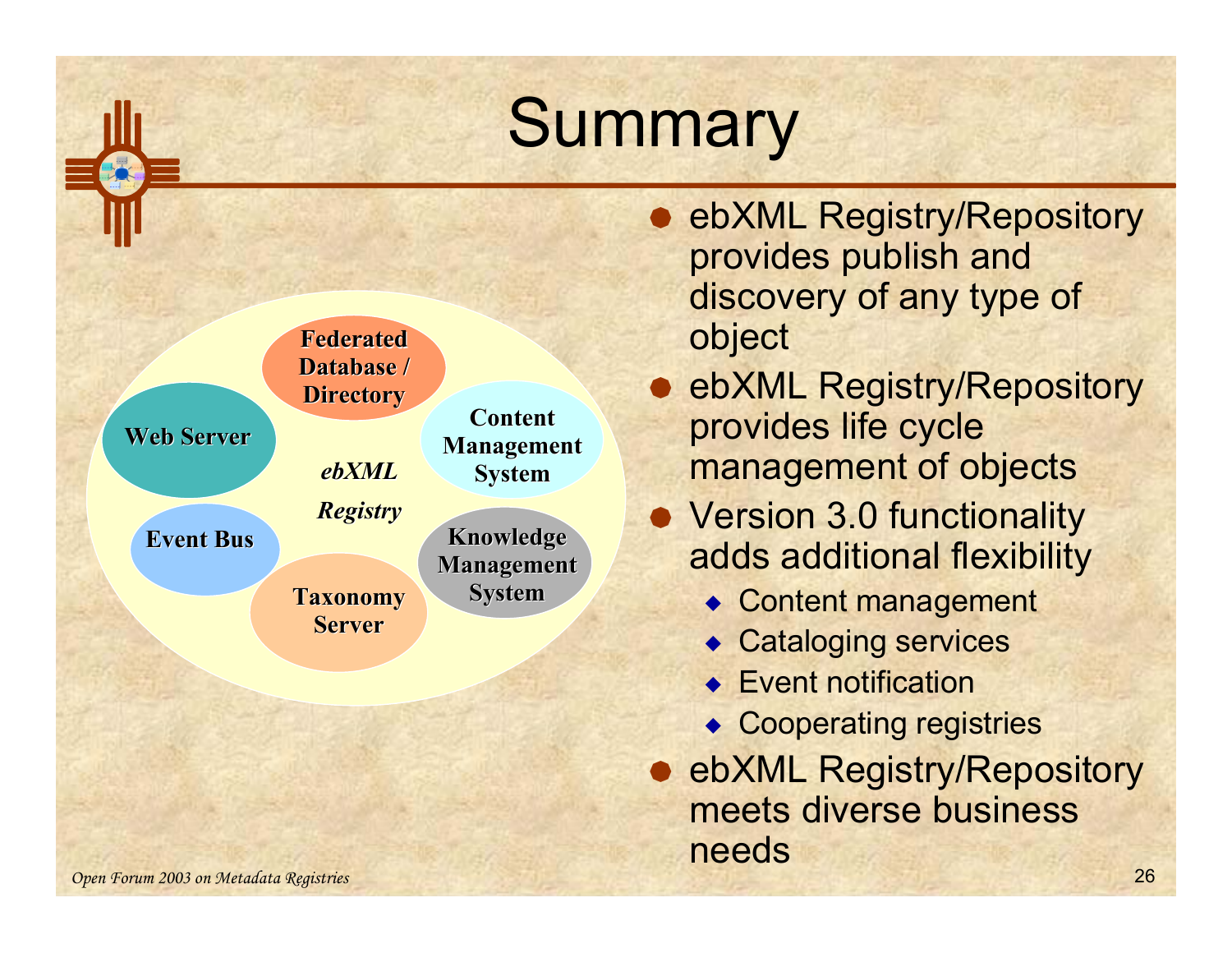#### ebXML Registry V2.0 **Implementations**

- §**Open Source Implementation** 
	- http://sourceforge.net/projects/ebxmlrr
- ebxmlsoft Inc. Implementation
	- ◆ <u>http://www.ebxmlsoft.com/</u>
- XMLGlobal Implementation
	- http://www.xmlglobal.com/prod/registry/
- DISA (Data Interchange Standards Association)
	- http://www.disa.org/drive/
- NOIE (National Office for the Information Economy)
	- http://www.noie.gov.au/
- KIEC (Korea Institute for Electronic Commerce)
	- http://www.kiec.or.kr/english/index.html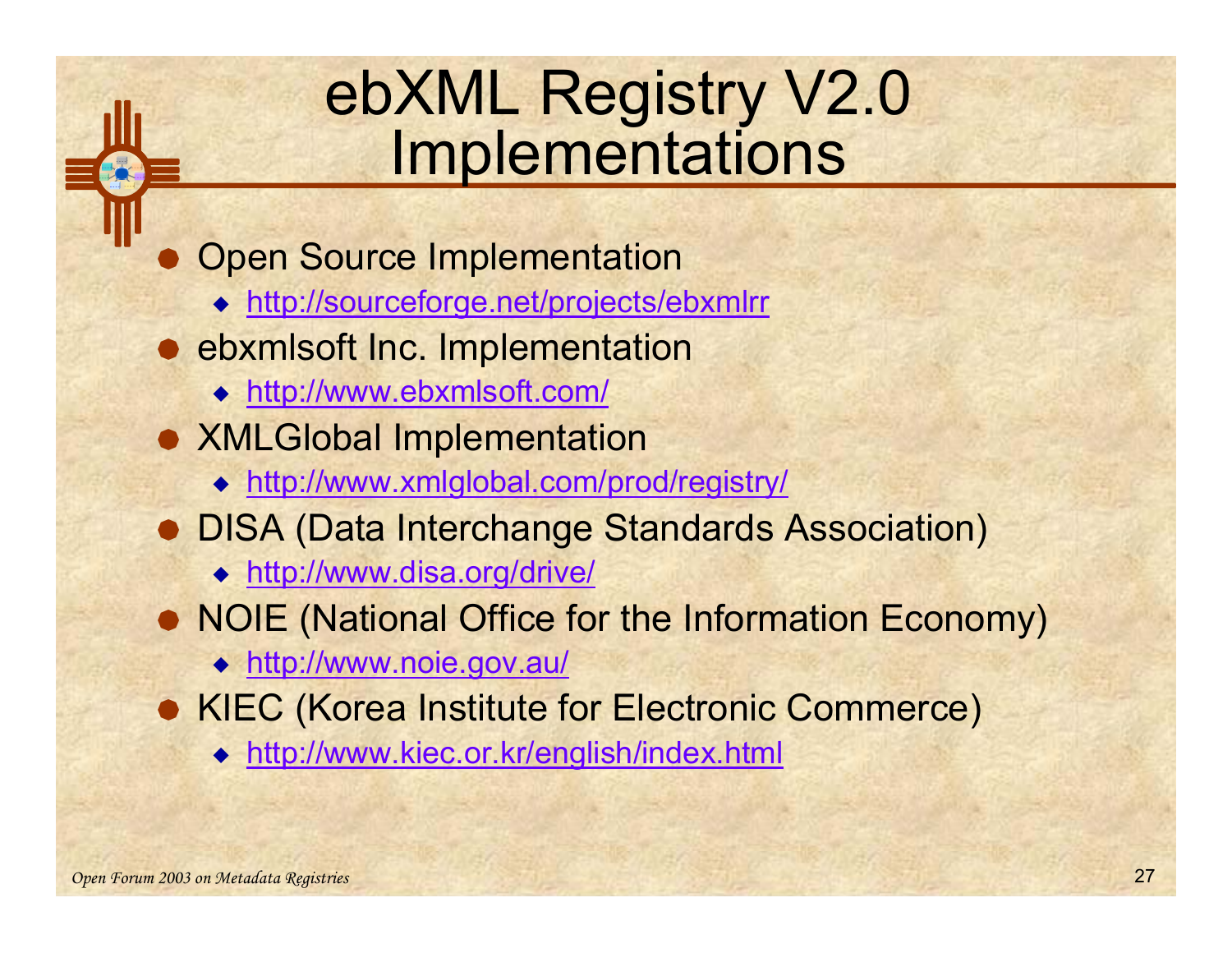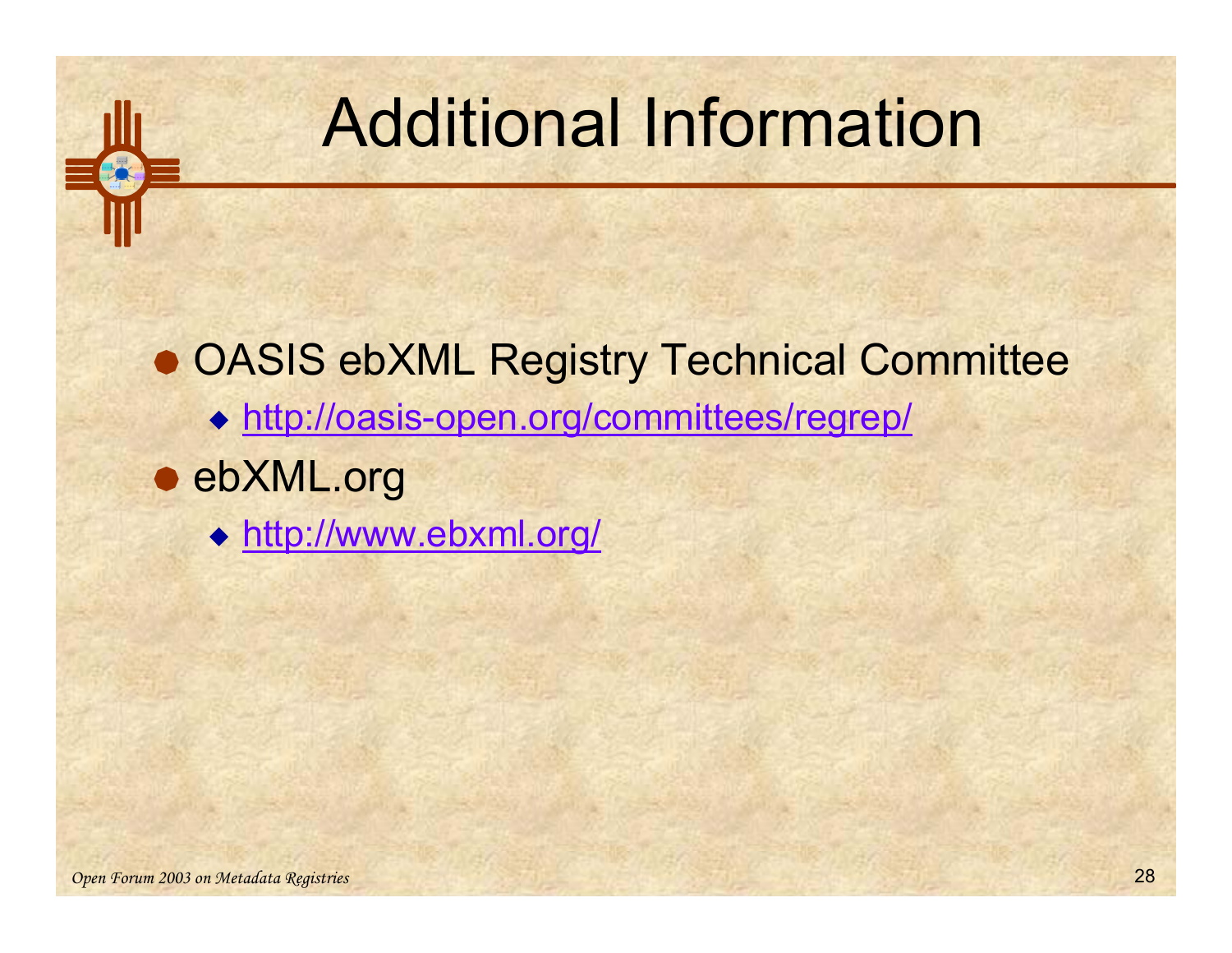

#### Questions?